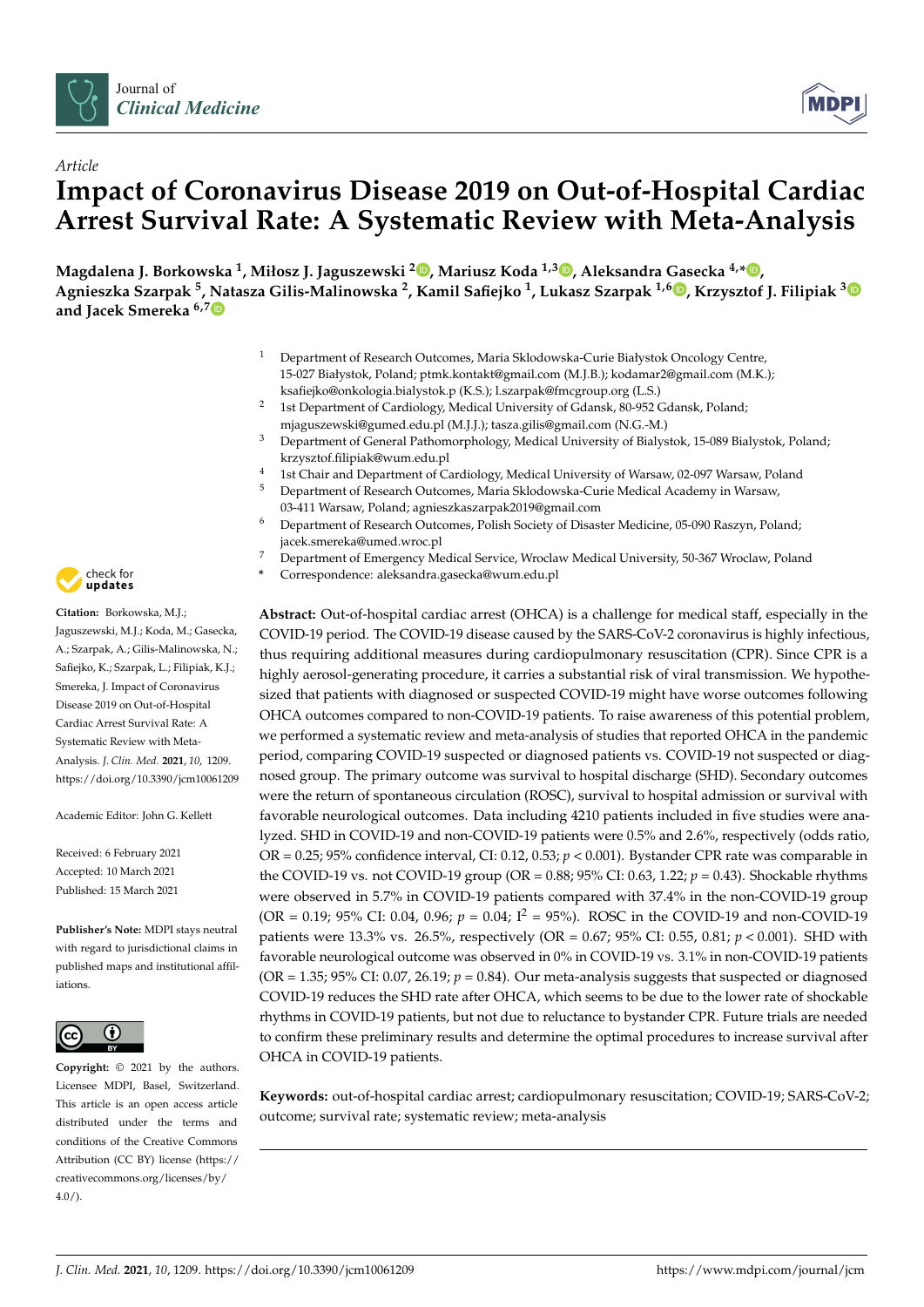#### **1. Introduction**

Sudden cardiac arrest (SCA) is a challenge for medical staff in both the prehospital and hospital settings and requires immediate cardiopulmonary resuscitation (CPR) [\[1\]](#page-7-0). Nearly 300,000 cases of out-of-hospital cardiac arrest (OHCA) are recorded annually in North America, and this number is close to 250,000 in Europe [\[2–](#page-7-1)[5\]](#page-7-2). The OHCA survival rate ranges from 8% to 12%. However, this range applies to patients in whom SCA occurred in the presence of emergency medical service (EMS) teams, facilitating resuscitation measures immediately after the diagnosis of OHCA [\[6\]](#page-7-3).

For almost a year, the world has been struggling with the pandemic of the new coronavirus SARS-CoV-2, which causes the highly contagious disease COVID-19 [\[7\]](#page-7-4). The drip route, bioaerosols and direct contact with contaminated surfaces are the most common routes of SARS-CoV-2 transmission [\[8\]](#page-7-5). As of 19 February 2021, 110,349,428 cases of COVID-19 infection have been reported worldwide, with a mortality rate of 2.2% [\[9\]](#page-8-0). There is accumulating evidence that SARS-CoV-2 infection leads to endothelial damage and causes microvascular thrombosis, which increases the risk of SCA and impairs patient prognosis [\[10](#page-8-1)[–12\]](#page-8-2). SARS-CoV-2 may also indirectly affect SCA outcomes by altering the capacity of the community and EMS teams to respond to OHCA, as exemplified by numerous studies indicating extended EMS travel time in the COVID-19 period compared to the pre-COVID-19 period [\[13,](#page-8-3)[14\]](#page-8-4). We hypothesized that the reluctance to bystander CPR deteriorates OHCA outcomes in the COVID-19 patients. To raise awareness of this potential problem, we performed a systematic review and meta-analysis of studies that reported OHCA in the pandemic period, comparing COVID-19 suspected or diagnosed patients vs. COVID-19 not suspected or diagnosed group.

#### **2. Materials and Methods**

This systematic review and meta-analysis was performed following Preferred Reporting Items for Systematic reviews and Meta-analysis (PRISMA) guidelines [\[15\]](#page-8-5) and with Meta-analysis of Observational Studies in Epidemiology (MOOSE) statement [\[16\]](#page-8-6).

#### *2.1. Search Strategy*

Two investigators (M.J.B. and L.S.) independently searched for published clinical trials or observational studies indexed in MEDLINE, EMBASE, Web of Science, Scopus and the Cochrane databases from inception to 19 February 2021 using the following terms: "out-ofhospital cardiac arrest" OR "OHCA" OR "cardiac arrest" AND "survival" OR "mortality" AND "SARS-CoV-2" OR "COVID-19". We limited the search to English-language studies. A manual search for additional pertinent studies and review articles using references from the retrieved articles was also completed.

#### *2.2. Inclusion Criteria and Exclusion Criteria*

The PECOS strategy, consisting of patient, exposure, comparison and outcome, was used as a tool to ensure focused clinical questions [\[17\]](#page-8-7). The prespecified criteria for studies included in the meta-analysis were original papers of randomized controlled trials (RCTs) or cohort studies of (P) participants, adult patients with out-of-hospital cardiac arrest; (E) COVID-19 suspected or diagnosed patients; (C) COVID-19 not suspected or diagnosed patients; (O) outcomes, detailed information for survival, return of spontaneous circulation and length of hospital stay; (S) study design, observational studies comparing resuscitation effects in patients with cardiac arrest. Studies were excluded if they were reviews, case reports, conference or poster abstracts or articles not containing original data or comparator group.

#### *2.3. Data Extraction*

The titles and abstracts were screened for relevance by 2 authors (L.S. and J.S.) independently; if differences were found, they were discussed until a consensus was reached. The manuscripts of selected titles/abstracts were assessed for inclusion, and the authors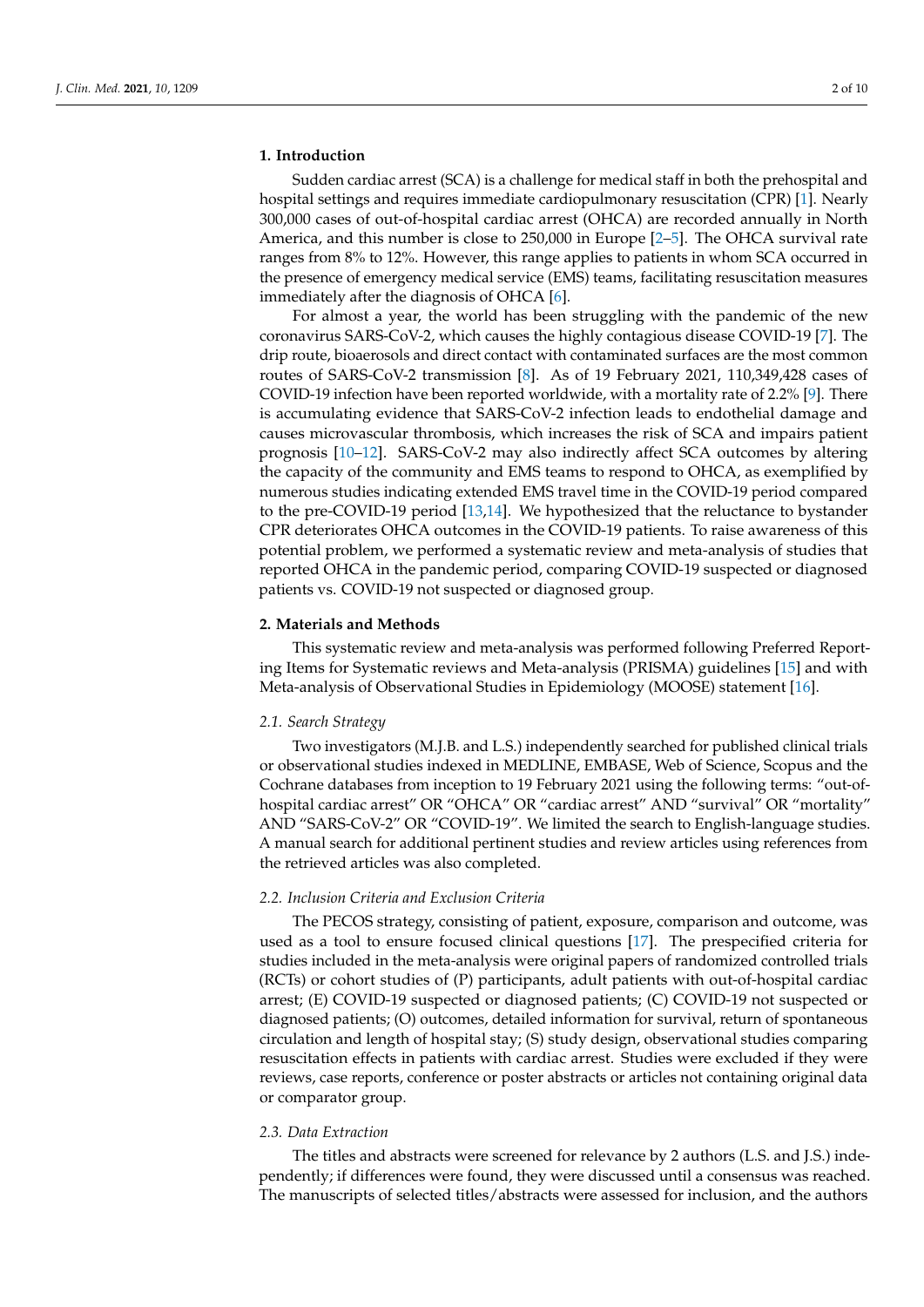were contacted if further information was required. Using the selection criteria enlisted above, the three reviewers (M.J.B., L.S. and J.S.) independently identified the papers to be included and excluded, and data from the included papers were extracted using predefined extraction flow sheets. The following information was extracted: authors, year of publication, study design, COVID-19 characteristics, number of participants, mean age of participants, prehospital resuscitation characteristics (Table [1\)](#page-3-0).

The primary endpoint was survival to hospital discharge (SHD). Secondary outcomes included advanced life support (ALS) implementation in prehospital care, prehospital ROSC, and survival to hospital admission or survival with favorable neurologic.

#### *2.4. Quality Assessment*

Two reviewers (M.J.B. and L.S.) independently extracted individual study data and evaluated studies for risk of bias using a previously piloted standardized form and the Newcastle–Ottawa scale [\[18\]](#page-8-8). The three major domains of quality of a study covered by this tool were the selection of participants, comparability of cohorts and outcome assessment. Any disagreement was resolved by discussion with a third investigator (J.S.).

#### *2.5. Statistical Analysis*

Statistical analysis was performed with Review Manager (RevMan) software, version 5.4 (Cochrane Collaboration, Oxford, UK). The Mantel-Haenszel method was used to analyze dichotomous outcomes, and results were reported as odds ratio (ORs). For continuous measures (procedure time), we calculated the mean differences (MD). A random-effect model was applied to analyze the data. Results are presented as odds ratios (ORs) with 95% confidence intervals (CI) for dichotomous measures. When the continuous outcome was reported in a study as median, range and interquartile range, we estimated means and standard deviations using the formula described by Hozo et al. [\[19\]](#page-8-9). We quantified heterogeneity in each analysis by the tau-squared and I-squared statistics. Heterogeneity was detected with the chi-squared test with  $n - 1$  degree of freedom, which was expressed as I<sup>2</sup>. Values of I<sup>2</sup> > 50% and >75% were considered to indicate moderate and significant heterogeneity among studies, respectively. A *p*-value less than 0.05 was judged to be statistically significant.

### *2.6. Role of the Funding Source*

This study was not supported by any funding source. The corresponding author had full access to all the data and had the final decision to submit it for publication.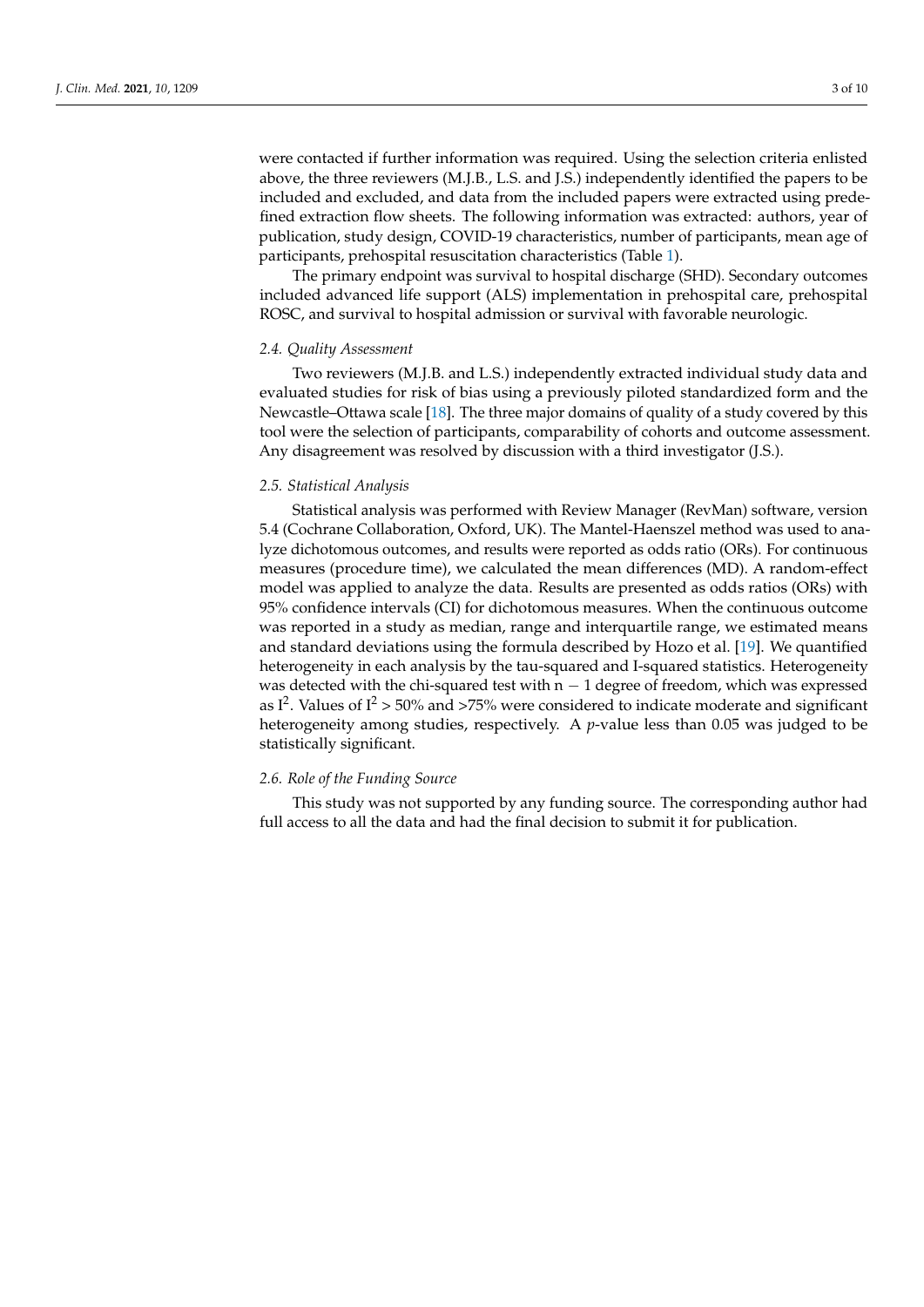| Study                       | Country              | <b>Study Design</b>                     | COVID-19<br><b>Status</b> | Number of<br>Patients | Age, Years<br>(Mean $\pm$ SD) | Sex (Male),<br>No. <sub>/Total</sub> (%) | Bystander<br>Witnessed<br>$No./Total$ (%) | <b>Bystander</b><br><b>CPR</b><br>$No./Total$ (%) | Shockable<br><b>Initial Rhythm</b><br>$No./Total$ (%) | Time from<br>Call to Arrival<br>(Mean $\pm$ SD) | Survival to<br>Discharge<br>$No./Total$ (%) | <b>NOS Score</b> |
|-----------------------------|----------------------|-----------------------------------------|---------------------------|-----------------------|-------------------------------|------------------------------------------|-------------------------------------------|---------------------------------------------------|-------------------------------------------------------|-------------------------------------------------|---------------------------------------------|------------------|
| Baert et al. 2020 [20]      | France               | Multi-centre<br>retrospective<br>study  | COVID-19                  | 197                   | $67 \pm 18$                   | 117/197 (59.4)                           | 126/197(64.0)                             | 99/197 (50.3)                                     | 8/197(4.1)                                            | $25 \pm 22$                                     | 0/192(0.0)                                  | Fair             |
|                             |                      |                                         | Non-COVID-19              | 808                   | $69 \pm 16$                   | 559/808 (69.2)                           | 522/808(64.6)                             | 401/808(49.6)                                     | 79/806 (9.8)                                          | $23 \pm 17$                                     | 26/745(3.5)                                 |                  |
| Baldi et al. 2020 [21]      | Italy                | Single-centre<br>retrospective<br>study | COVID-19                  | 125                   | $77 \pm 2.3$                  | 83/125(66.4)                             | 25/125(20)                                | 13/125(9.6)                                       | 8/125(9.1)                                            | $16.6 \pm 1.7$                                  | 2/125(2.3)                                  | Fair             |
|                             |                      |                                         | Non-COVID-19              | 365                   | $76.8 \pm 2.8$                | 238/365(65.2)                            | 33/365(9.0)                               | 76/365 (39.2)                                     | 28/365(12.4)                                          | $14.5 \pm 1.3$                                  | 14/365(6.2)                                 |                  |
| Cho et al. 2020 [22]        | Republic<br>of Korea | Multi-centre<br>retrospective<br>study  | COVID-19                  | 10                    | $73.3 \pm 4.3$                | 4/10(40.0)                               | 10/10(100)                                | 1/10(10.0)                                        | 0/10(0)                                               | $24.5 \pm 4.6$                                  | 0/10(0)                                     | Good             |
|                             |                      |                                         | Non-COVID-19              | 161                   | $72.3 \pm 3.2$                | 104/161(64.6)                            | 120/161(74.5)                             | 57/161(35.4)                                      | 15/161(9.3)                                           | $19.5 \pm 1.7$                                  | 8/161(5.0)                                  |                  |
| Fothergill et al. 2021 [23] | UK                   | Single-centre                           | COVID-19                  | 766                   | $70 \pm 18$                   | 468(61.2)                                | 216/393(55.0)                             | 257/393 (65.4)                                    | 24/393(6.2)                                           | $11 \pm 1.8$                                    | 4/764(0.5)                                  | Good             |
|                             |                      | retrospective<br>study                  | Non-COVID-19              | 2356                  | $71 \pm 19$                   | 1371 (58.3)                              | 390/742 (52.6)                            | 461/742(62.1)                                     | 144/742 (19.5)                                        | $9.7 \pm 1.3$                                   | 45/2331(1.9)                                |                  |
| Sultanian et al. 2021 [24]  | Sweden               | Observational                           | COVID-19                  | 88                    | $66.5 \pm 18.4$               | 59(67.0)                                 | 37(42.0)                                  | 48(54.5)                                          | 6(6.8)                                                | $11.8 \pm 2.2$                                  | 0(0.0)                                      | Good             |
|                             |                      |                                         | registry-based<br>study   | Non-COVID-19          | 334                           | $70.6 \pm 16.4$                          | 241 (72.2)                                | 158(47.3)                                         | 188(56.3)                                             | 63 (18.9)                                       | $13 \pm 2.3$                                | 9(2.7)           |

**Table 1.** Characteristics between COVID-19 and non-COVID-19 patients in the included studies.

<span id="page-3-0"></span>Legend: CPR = Cardiopulmonary resuscitation; NS = Not specified; OHCA = out-of-hospital cardiac arrest; SD = Standard deviation; NOS = Newcastle-Ottawa Scale.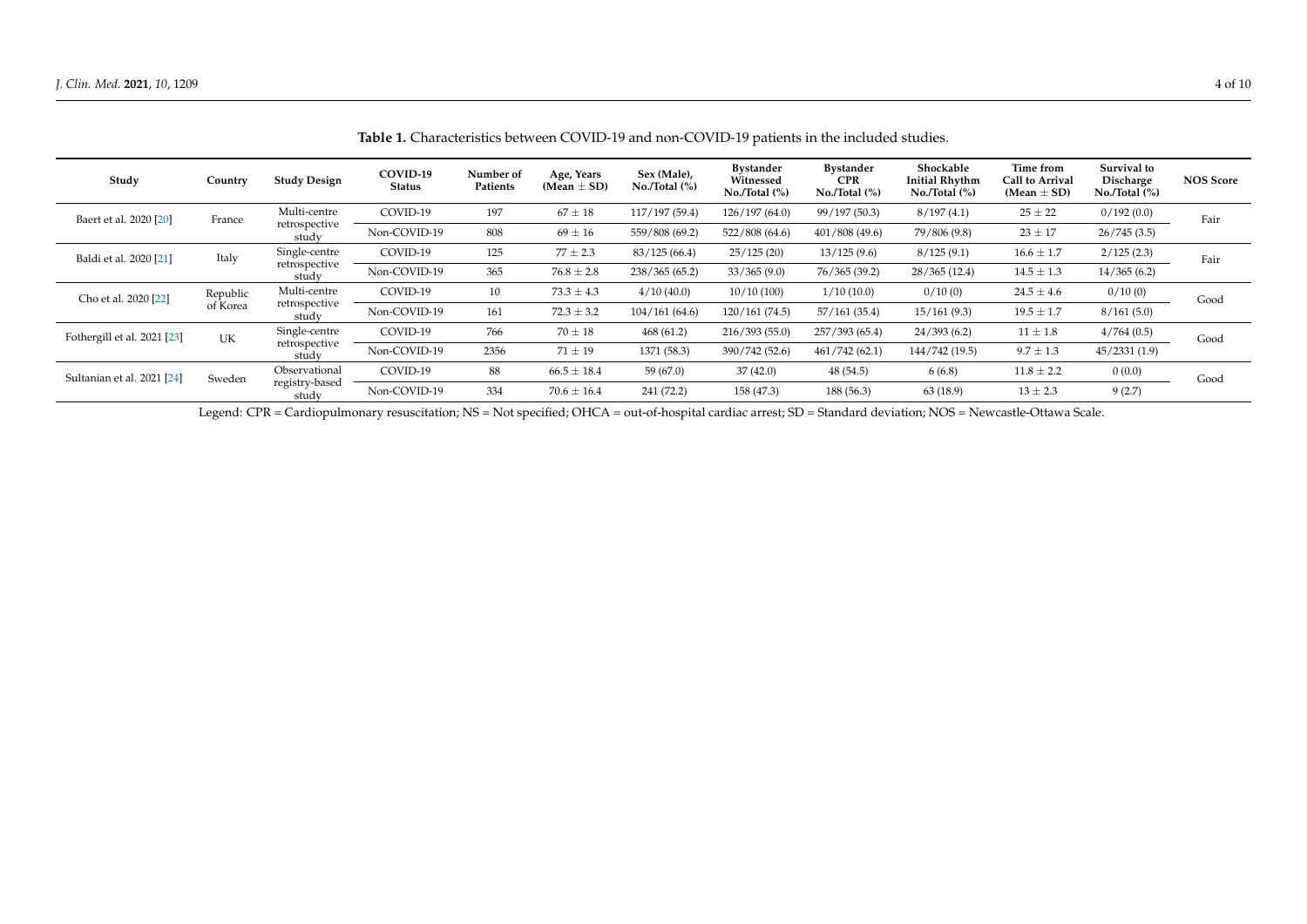#### **3. Results 3. Results**

## *3.1. Study Characteristics 3.1. Study Characteristics*

According to the search strategy, a total of 242 related studies were retrieved. After According to the search strategy, a total of 242 related studies were retrieved. After removing duplicate studies and excluding irrelevant titles or articles, 29 articles remained. removing duplicate studies and excluding irrelevant titles or articles, 29 articles remained. After detailed examination, five studies (4210 patients) were included in the final analysis [\[20–](#page-8-15)[24\]](#page-8-16). The flow chart summarizing the process of study selection is shown in Figure [1.](#page-4-0) [20–24]. The flow chart summarizing the process of study selection is shown in Figure 1. All studies were retrospective studies. Of the five studies, there was one from each of the  $\sim$ following countries: France [\[20\]](#page-8-15), Italy [\[21\]](#page-8-17), Republic of Korea [\[22\]](#page-8-18), UK [\[23\]](#page-8-19) and Sweden [\[24\]](#page-8-16). Three studies were based on national registries  $[20,22,24]$  $[20,22,24]$  $[20,22,24]$  and two were regional studies conducted in the Province of Lombardia  $[21]$  and in London  $[23]$ . Three studies were published in 2020 [\[20–](#page-8-15)[22\]](#page-8-18) and two in 2021 [\[23](#page-8-19)[,24\]](#page-8-16). were published in 2020 [20–22] and two in 2021 [23,24].

full access to all the data and had the final decision to submit it for publication.

<span id="page-4-0"></span>

Figure 1. Flow diagram showing stages of database searching and study selection as per Preferred Reporting Items for Systematic reviews and Meta-analysis (PRISMA) guideline. Systematic reviews and Meta-analysis (PRISMA) guideline.

The principal features of the included studies are displayed in Table 1. D[et](#page-3-0)ailed acteristics of the studies included in the meta-analysis are presented in the Table S1. All characteristics of the studies included in the meta-analysis are presented in the Table S1. All studies included patients with OHCA of medical origin, attended by EMS. The mean age studies included patients with OHCA of medical origin, attended by EMS. The mean age of patients included in the studies ranged from  $67 \pm 18$  to  $77 \pm 2.3$  years (Figure S1). The majority of patients included in the studies were male, except for the Korean study, where 60% of patients suffering from OHCA in the COVID-19 period were women (Figure S2, Supplementary File). There were substantial differences between the studies regarding the percentage of witnessed OHCA, from 64% in the French study to 9–10% in the Italian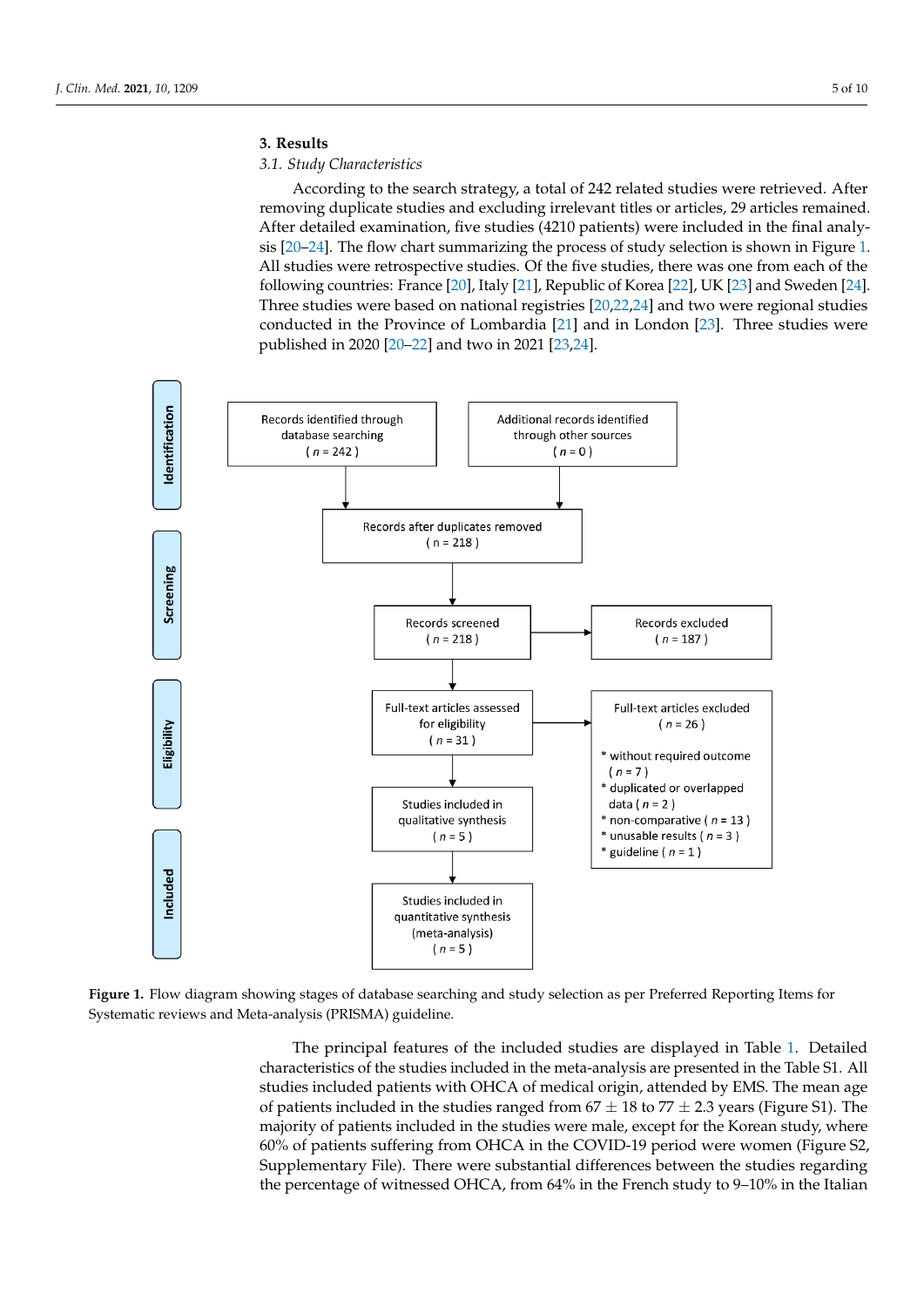study. Moreover, the percentage of bystander CPR differed and ranged from over 60% in all patients in the UK study to only 10% in the COVID-19 patients in the Korean and Italian study. In the non-COVID-19 group, the shockable initial rhythm was observed in 22.8% in the Sweden study, 20% in the UK study and about 10% in other studies. On the contrary, shockable rhythm was observed in 0-10% of COVID-19 patients only, depending on the study. The mean time from call to arrival differed from about 10 min in the UK the study to about 20–25 min in the French and Korean studies. Regardless of the differences If they are the state of the first the French and French states. Regardless of the differences in geographical setting and baseline characteristics, there were no significant differences in In geographical setting and suscitive characteristics, there were no significant differences in the age, gender ratio, witnessed OHCA or bystander CPR in COVID-19 vs. non-COVID-19 are age, gender ratio, witnessed OHCA or bystander CPR in COVID-19 vs. non-COVID-19 group (Figures S1 and S2). All studies consistently found lower survival to discharge rate in COVID-19 patients, compared to non-COVID-19 patients (Table [1\)](#page-3-0). rate in COVID-19 patients, compared to non-COVID-19 patients (Table 1).  $190 \mu$  group (Figures S1 and S2). All studies consistently found to wer survival to discharge to  $60 \mu$ 

#### *3.2. OHCA Outcomes 3.2. OHCA Outcomes*

Five studies reported survival to hospital discharge [\[20–](#page-8-15)[24\]](#page-8-16). SHD in the COVID-19 group was 0.5% and was significantly lower than in the non-COVID-19 group (2.6%; Five studies reported survival to hospital discharge [20–24]. SHD in the COVID-19 OR = 0.25; 95% CI: 0.12, 0.55;  $p < 0.001$ ; I<sup>2</sup> = 0%; Figure [2\)](#page-5-0).  $\frac{1}{2}$  group was 0.5% and was significantly lower than in the non-COVID-19 group (2.6%; OR  $\frac{1}{2}$ )

<span id="page-5-0"></span>

|                                                                                                            | COVID-19 |        | Non-COVID-19 |                            |             | <b>Odds Ratio</b>                 | <b>Odds Ratio</b> |          |              |  |
|------------------------------------------------------------------------------------------------------------|----------|--------|--------------|----------------------------|-------------|-----------------------------------|-------------------|----------|--------------|--|
| <b>Study or Subgroup</b><br>Events Total                                                                   |          | Events | Total        | Weight M-H, Random, 95% CI |             |                                   |                   |          |              |  |
| Baert 2020 [20]                                                                                            | $\Omega$ | 192    | 26           | 745                        | 7.2%        | $0.07$ [0.00, 1.16] $\rightarrow$ |                   |          |              |  |
| Baldi 2020 [21]                                                                                            |          | 125    | 14           | 365                        | 25.3%       | $0.41$ [0.09, 1.82]               |                   |          |              |  |
| Cho 2020 [22]                                                                                              | 0        | 10     | 8            | 161                        | 6.6%        | $0.86$ [0.05, 15.94]              |                   |          |              |  |
| Fothergill 2021 [23]                                                                                       | 4        | 764    | 45           | 2331                       | 53.8%       | $0.27$ [0.10, 0.75]               |                   |          |              |  |
| Sustanian 2021 [24]                                                                                        | 0        | 88     | 9            | 344                        | 7.0%        | $0.20$ [0.01, 3.46]               |                   |          |              |  |
| <b>Total (95% CI)</b>                                                                                      |          | 1179   |              |                            | 3946 100.0% | $0.29$ [0.13, 0.61]               |                   |          |              |  |
| Total events                                                                                               | 6        |        | 102          |                            |             |                                   |                   |          |              |  |
| Heterogeneity: Tau <sup>2</sup> = 0.00; Chi <sup>2</sup> = 1.93, df = 4 ( $p$ = 0.75); l <sup>2</sup> = 0% |          |        |              |                            |             | 0.01                              |                   | 10       | 100          |  |
| Test for overall effect: $Z = 3.26$ ( $p = 0.001$ )                                                        |          |        |              |                            |             |                                   |                   | COVID-19 | Non-COVID-19 |  |

Figure 2. Forest plot of survival to hospital discharge in COVID-19 and non-COVID-19 group. The center of each square represents the weighted odds ratios for individual trials, and the corresponding horizontal line stands for a 95% confidence interval. The diamonds represent pooled results. interval. The diamonds represent pooled results.

> ROSC was reported in five studies and was 13.3% for COVID-19 group compared to ROSC was reported in five studies and was 13.3% for COVID-19 group compared to 26.5% for non-COVID-19 group (OR = 0.67; 95% CI: 0.55, 0.81; *p* < 0.001; I2 = 20%). 26.5% for non-COVID-19 group (OR = 0.67; 95% CI: 0.55, 0.81; *p* < 0.001; I<sup>2</sup> = 20%). SHD with favorable neurological was reported in one study [22] and amounted to SHD with favorable neurological was reported in one study [\[22\]](#page-8-18) and amounted to 0%  $\sim 0.00 \times 10^{10}$  in the non-COVID-19 group (OR = 1.35; 95% CI: 0) in the COVID-19 patients vs. 3.1% in the non-COVID-19 group (OR = 1.35; 95% CI: 0.07,  $26.19 \times 10^{14}$  and the lattice survey of the survival anticomes is associated in Table 2. 2. 26.19; *p* = 0.84). A detailed summary of the survival outcomes is presented in Table [2.](#page-5-1)

|  |  |  | <b>Table 2.</b> Survival outcomes in included studies. |  |  |  |  |  |  |  |  |  |
|--|--|--|--------------------------------------------------------|--|--|--|--|--|--|--|--|--|
|--|--|--|--------------------------------------------------------|--|--|--|--|--|--|--|--|--|

<span id="page-5-1"></span>

| Parameter                                       | No. of Studies | Cases in COVID-19<br>Suspected or<br>Diagnosed Group | Cases in COVID-19<br>Not Suspected or<br>Diagnosed Group | <b>OR (95% CI)</b> | <i>v</i> Value | I <sup>2</sup> Statistics |
|-------------------------------------------------|----------------|------------------------------------------------------|----------------------------------------------------------|--------------------|----------------|---------------------------|
| Death in the field                              | $\overline{2}$ | 401/518<br>$(77.4\%)$                                | 650/1107<br>$(58.7\%)$                                   | 2.02(0.83, 4.92)   | 0.001          | 92%                       |
| Transport with ongoing<br><b>CPR</b>            |                | 11/125<br>$(8.8\%)$                                  | 23/365<br>$(6.3\%)$                                      | 1.43(0.68, 3.03)   | 0.34           | <b>NA</b>                 |
| <b>ROSC</b>                                     | 5              | 108/812<br>$(13.3\%)$                                | 637/2405<br>$(26.5\%)$                                   | 0.67(0.55, 0.81)   | < 0.001        | 20%                       |
| Survival to hospital<br>admission               | 3              | 41/528<br>$(7.8\%)$                                  | 207/1268<br>$(16.3\%)$                                   | 0.54(0.19, 1.52)   | 0.008          | 70%                       |
| Favourable neurological<br>outcome at discharge |                | 0/10<br>$(0\%)$                                      | 5/161<br>$(3.1\%)$                                       | 1.35(0.07, 26.19)  | 0.84           | <b>NA</b>                 |

Legend: CI = Confidence interval; CPR = Cardiopulmonary resuscitation; OR = Odds ratio; ROSC = Return of spontaneous circulation.

#### *3.3. Cardiopulmonary Resuscitation Parameters*

Cardiac arrest was witnessed by bystanders in 52.6% in COVID-19 group compared to 54.9% in not COVID-19 group (OR = 0.99; 95% CI: 0.84, 1.17;  $p = 0.93$ ;  $I^2 = 5\%$ ; Figure S3).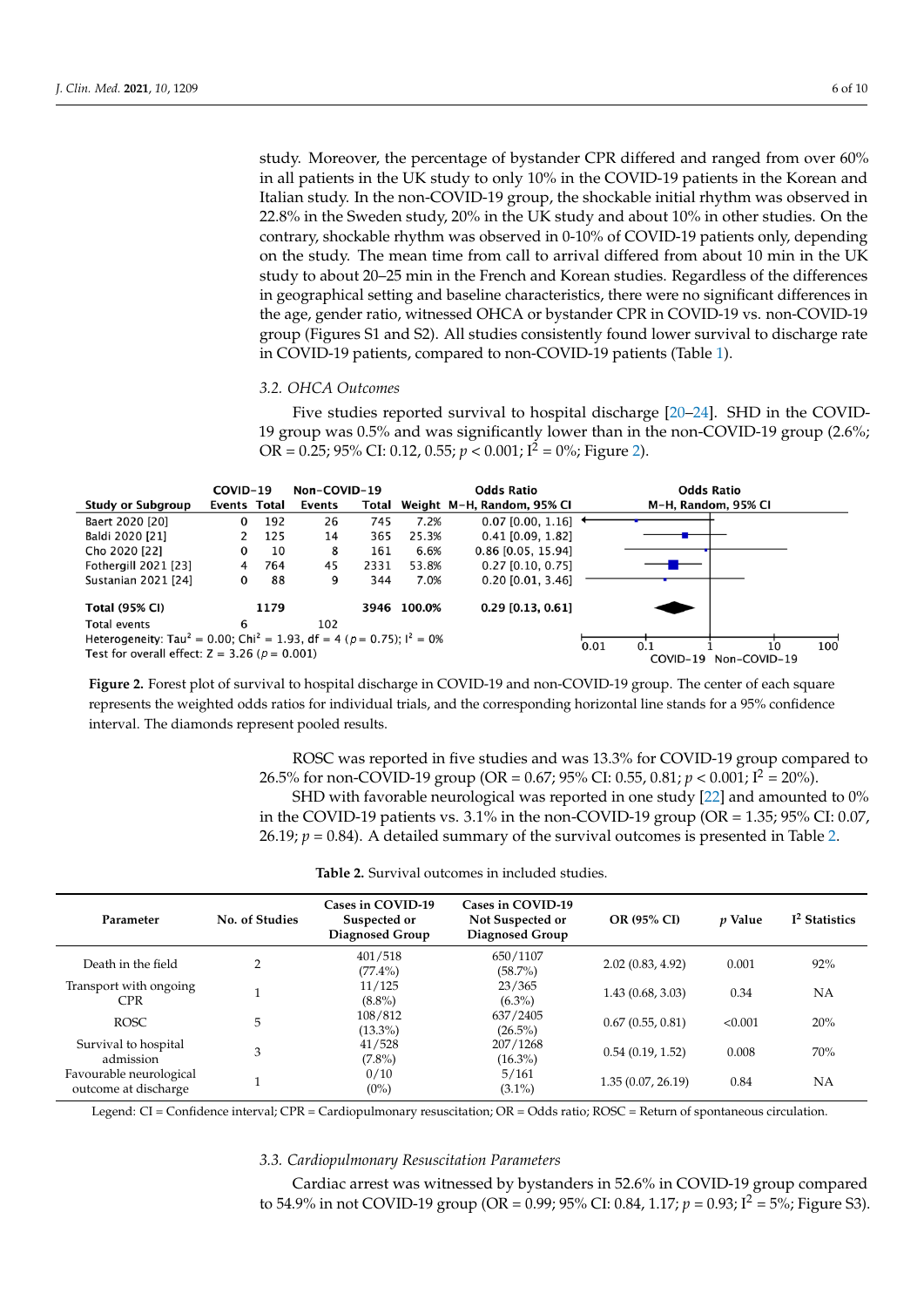Bystander CPR application was reported in five studies and obtained 51.4% vs. 49.1%, respectively, for COVID-19 and non-COVID-19 patients (OR = 0.88; 95% CI: 0.63, 1.22;  $p = 0.43$ ;  $I^2 = 60\%$ ; Figure S4).

ALS implementation towards patients with OHCA in with and without suspicion or diagnosis was reported in two articles and amounted to 49.7% vs. 55.8% respectively  $(OR = 0.87; 95\% CI: 0.66, 1.13; p = 0.29; I<sup>2</sup> = 0\%; Figure S5).$ 

Shockable rhythms were observed in 5.7% in COVID-19 patients compared with 37.4% in non-COVID-19 group (OR = 0.19; 95% CI: 0.04, 0.96;  $p = 0.04$ ;  $I^2 = 95\%$ ; Figure S6).

In turn, studies showing the frequency of use mechanical chest compression devices in prehospital care varied and amounted to 6.7% for COVID-19 patients compared with 25.5% for non-COVID-19 patients (OR = 0.72; 95% CI: 0.25, 2.09;  $p = 0.54$ ;  $I^2 = 0\%$ ; Figure S7).

#### **4. Discussion**

In this meta-analysis of five studies including 4210 adult patients with OHCA in the COVID-19 period, we found that the rates of ROSC and SHD in suspected or confirmed COVID-19 patients were significantly lower than in the non-COVID-19 patients (0.6% vs. 3.8%). In addition, COVID-19 had a substantially lower rate of initial shockable rhythms compared to non-COVID-19 patients (37.4% vs. 5.7%). On the contrary, the rate of bystander CPR and ALS implementation was comparable in both groups.

The increase in mortality might hypothetically be for two reasons. First, COVID-19 has changed the risk–benefit balance for CPR. Since CPR is a highly aerosol-generating procedure, it carries a substantial risk of viral transmission [\[25\]](#page-8-20). Hence, it should be done with full personal protective equipment (PPE) [\[26–](#page-8-21)[28\]](#page-8-22), which remains challenging for clinicians. To support this, several studies showed the negative influence of PPE on rescuer comfort and ability to carry out CPR [\[29](#page-8-23)[–31\]](#page-9-0). In addition, it could be hypothesized that the risk of viral transmission might discourage bystander CPR. However, our data do not support this hypothesis, since the rate of CPR was comparable in COVID-19 and non-COVID-19 patients.

Second, the increase in mortality might relate to a comparison of two different diseases. In non-COVID-19 patients, OHCAs are mainly caused by ischemic heart disease, while in COVID-19 patients, additional factors, including hypoxia, myocarditis, pulmonary embolism, microvascular thrombosis and endothelial dysfunction play a role [\[32](#page-9-1)[–34\]](#page-9-2). This explanation is supported by the substantial difference in the frequency of shockable rhythms between COVID-19 and non-COVID-19 patients [\[35](#page-9-3)[,36\]](#page-9-4). Noteworthy, SARS-CoV-2 infection increased the incidence of OHCA [\[14](#page-8-4)[,37\]](#page-9-5). Concurrently, the severe course of COVID-19 infection leading to cardiac arrest probably has high mortality in itself [\[38–](#page-9-6)[41\]](#page-9-7), indicating that patients with ROSC have to survive both the usual SCA complications and the COVID-19 disease [\[42](#page-9-8)[,43\]](#page-9-9). Based on our data, the reduced SHD of patients with COVID-19 following OHCA seems to result rather from the COVID-19 disease than from the worse CPR quality delivered by bystanders or EMS.

#### **5. Strengths and Limitations**

Our analysis has several limitations. First, it is based on only five studies that differed regarding geographical setting and baseline characteristics, which might have been a source of bias. Second, we were unable to access individual patient data, so the potential influences of comorbidities (age, diabetes, length of COVID-19 symptoms), cardiovascular medications and other parameters may be underestimated. Third, based on the design of studies included in this meta-analysis, we had to combine the suspected and confirmed patients of COVID-19, which limits the ability of our study to truly compare outcomes between COVID-19 vs. non-COVID-19 patients. Finally, we could not include in our analysis data on no flow- and low flow-time, which are important prognostic parameters in OHCA, because these times were not available in the source articles.

The study also has strengths. We performed a systematic review according to Cochrane's methodology. To the best of our knowledge, this was the first meta-analysis focused on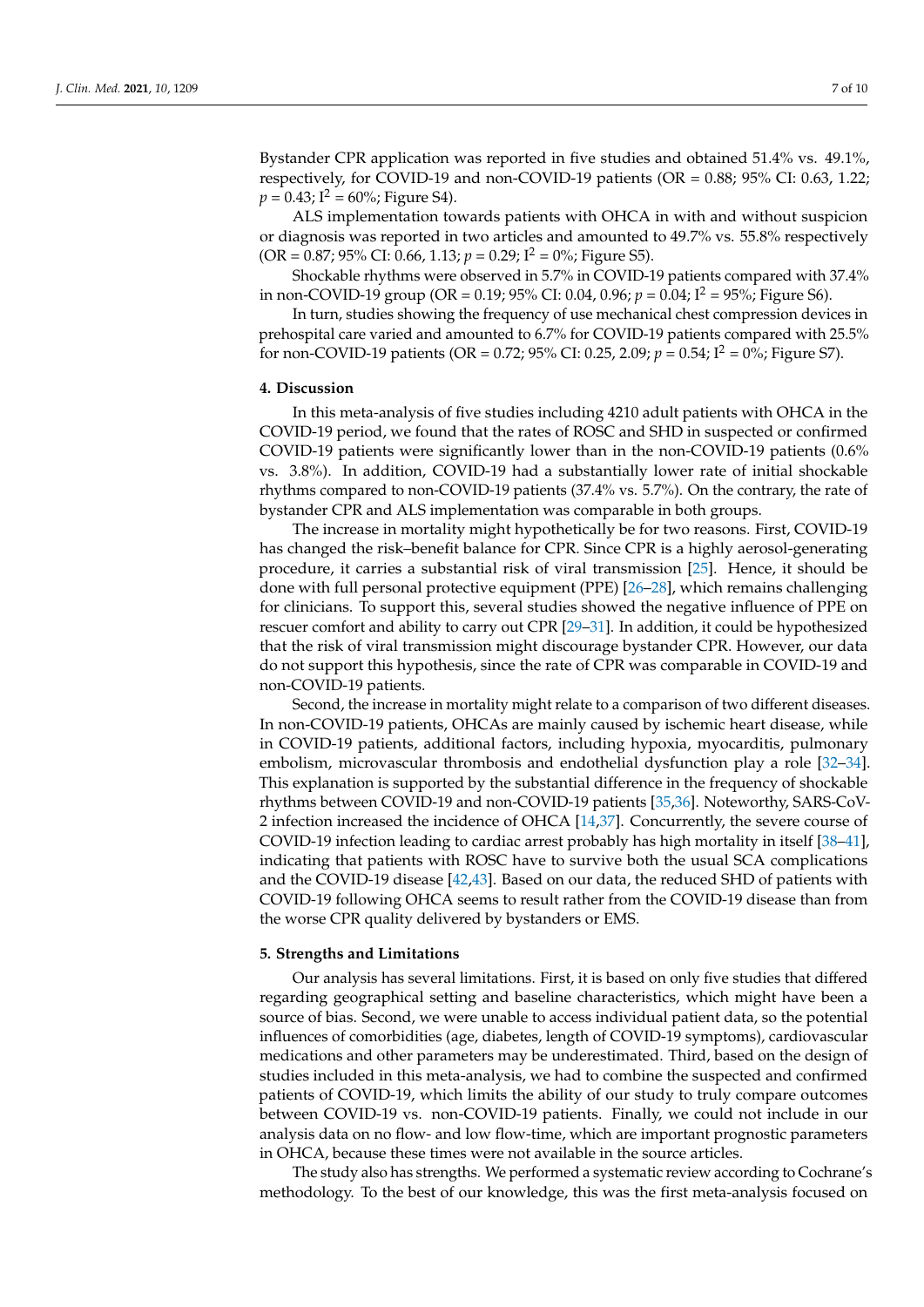OHCA in the pandemic period comparing COVID-19 suspected or diagnosed patients to non-COVID-19 patients. Previous studies analyzed the first months of the pandemic with the corresponding periods in the years preceding the pandemic [\[38–](#page-9-6)[41\]](#page-9-7), making them more prone to bias. In contrast, this meta-analysis was based on the analysis of the incidence of OHCA during the COVID-19 pandemic, increasing the reliability of the results.

#### **6. Conclusions**

In conclusion, available evidence from the present meta-analysis suggests that the co-existing suspected or confirmed COVID-19 in the case of OHCA reduces SHD and ROSC, which is likely due to the initially more severe state of the suspected or confirmed COVID-19 patients, as indicated by the lower rate of shockable rhythms, and not due to the lower frequency of bystander CPR and ALS implementation.

**Supplementary Materials:** The following are available online at [https://www.mdpi.com/2077-038](https://www.mdpi.com/2077-0383/10/6/1209/s1) [3/10/6/1209/s1,](https://www.mdpi.com/2077-0383/10/6/1209/s1) Table S1. Methodology characteristics of included studies; Figure S1. Forest plot of patients age in COVID-19 vs. non-COVID-19 group; Figure S2. Forest plot of patients' sex (male) in COVID-19 vs. non-COVID-19 group; Figure S3. Forest plot of bystander witnessed in COVID-19 vs. non-COVID-19 group; Figure S4. Forest plot of bystander cardiopulmonary resuscitation in COVID-19 vs. non-COVID-19 group; Figure S5. Forest plot of advanced life support implementation in COVID-19 vs. non-COVID-19 group; Figure S6. Forest plot of first recorded cardiac rhythm in COVID-19 vs. non-COVID-19 group; Figure S7. Forest plot of mechanical chest compression devices application in COVID-19 vs. non-COVID-19 group.

**Author Contributions:** Conceptualization, M.J.B., L.S.; methodology, M.J.B. and L.S.; software, L.S.; validation, L.S., M.K., M.J.J.; formal analysis, L.S., M.J.J.; investigation, M.J.B., L.S., A.G., A.S.; resources, N.G.-M., L.S.; data curation, L.S.; writing—original draft preparation, M.J.B., A.G., L.S.; visualization, K.S., J.S.; supervision, L.S., K.J.F., J.S.; project administration, L.S. All authors have read and agreed to the published version of the manuscript.

**Funding:** This research received no external funding.

**Institutional Review Board Statement:** Not applicable.

**Informed Consent Statement:** Not applicable.

**Data Availability Statement:** Not applicable.

**Acknowledgments:** The study was supported by the ERC Research Net and by the Polish Society of Disaster Medicine.

**Conflicts of Interest:** The authors declare no conflict of interest.

#### **References**

- <span id="page-7-0"></span>1. De Vreede-Swagemakers, J.J.; Gorgels, A.P.; Dubois-Arbouw, W.I.; van Ree, J.W.; Daemen, M.J.; Houben, L.G.; Wellens, H.J. Out-of-hospital cardiac arrest in the 1990's: A population-based study in the Maastricht area on incidence, characteristics and survival. *J. Am. Coll. Cardiol.* **1997**, *30*, 1500–1505. [\[CrossRef\]](http://doi.org/10.1016/S0735-1097(97)00355-0)
- <span id="page-7-1"></span>2. Gräsner, J.T.; Herlitz, J.; Koster, R.W.; Rosell-Ortiz, F.; Stamakis, L.; Bossaert, L. Quality management in resuscitation–towards a European cardiac arrest registry (EuReCa). *Resuscitation* **2011**, *82*, 989–994. [\[CrossRef\]](http://doi.org/10.1016/j.resuscitation.2011.02.047)
- 3. Malysz, M.; Dabrowski, M.; Böttiger, B.W.; Smereka, J.; Kulak, K.; Szarpak, A.; Jaguszewski, M.; Filipiak, K.J.; Ladny, J.R.; Ruetzler, K.; et al. Resuscitation of the patient with suspected/confirmed COVID-19 when wearing personal protective equipment: A randomized multicenter crossover simulation trial. *Cardiol. J.* **2020**, *27*, 497–506. [\[CrossRef\]](http://doi.org/10.5603/CJ.a2020.0068) [\[PubMed\]](http://www.ncbi.nlm.nih.gov/pubmed/32419128)
- 4. Wren, C. Sudden death in children and adolescents. *Heart* **2002**, *88*, 426–431. [\[CrossRef\]](http://doi.org/10.1136/heart.88.4.426) [\[PubMed\]](http://www.ncbi.nlm.nih.gov/pubmed/12231612)
- <span id="page-7-2"></span>5. Berdowski, J.; Berg, R.A.; Tijssen, J.G.; Koster, R.W. Global incidences of out-of-hospital cardiac arrest and survival rates: A systematic review of 67 prospective studies. *Resuscitation* **2010**, *81*, 1479–1487. [\[CrossRef\]](http://doi.org/10.1016/j.resuscitation.2010.08.006)
- <span id="page-7-3"></span>6. Tunstall-Pedoe, H.; Bailey, L.; Chamberlain, D.A.; Marsden, A.K.; Ward, M.E.; Zideman, D.A. Survey of 3765 cardiopulmonary resuscitations in British hospitals (the BRESUS Study): Methods and overall results. *BMJ* **1992**, *304*, 1347–1351. [\[CrossRef\]](http://doi.org/10.1136/bmj.304.6838.1347)
- <span id="page-7-4"></span>7. Dzieciatkowski, T.; Szarpak, L.; Filipiak, K.J.; Jaguszewski, M.; Ladny, J.R.; Smereka, J. COVID-19 challenge for modern medicine. *Cardiol. J.* **2020**, *27*, 175–183. [\[CrossRef\]](http://doi.org/10.5603/CJ.a2020.0055)
- <span id="page-7-5"></span>8. Szarpak, L.; Ruetzler, K.; Dabrowski, M.; Nadolny, K.; Ladny, J.R.; Smereka, J.; Jaguszewski, M.; Filipiak, K.J. Dilemmas in resuscitation of COVID-19 patients based on current evidence. *Cardiol. J.* **2020**, *27*, 327–328. [\[CrossRef\]](http://doi.org/10.5603/CJ.a2020.0066) [\[PubMed\]](http://www.ncbi.nlm.nih.gov/pubmed/32419130)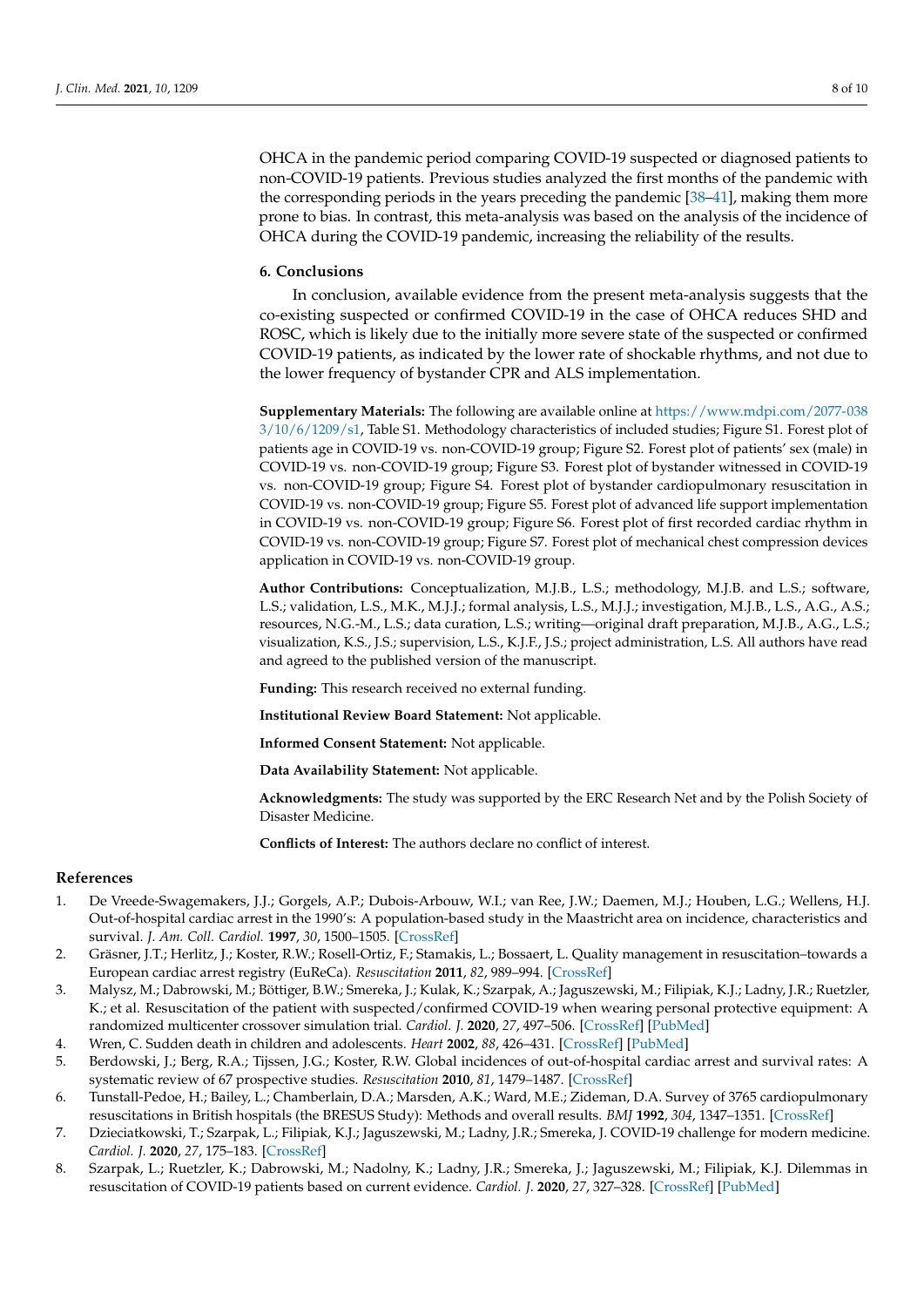- <span id="page-8-0"></span>9. COVID-19 Dashboard by the Center for Systems Science and Engineering (CSSE) at Johns Hopkins University (JHU). Available online: <https://coronavirus.jhu.edu/map.html> (accessed on 19 February 2021).
- <span id="page-8-1"></span>10. Jaguszewski, M.J.; Szarpak, L.; Filipiak, K.J. Impact of COVID-19 pandemic on out-of-hospital cardiac arrest survival rate. *Resuscitation* **2020**, *159*, 40–41. [\[CrossRef\]](http://doi.org/10.1016/j.resuscitation.2020.12.013) [\[PubMed\]](http://www.ncbi.nlm.nih.gov/pubmed/33383099)
- <span id="page-8-10"></span>11. Gasecka, A.; Borovac, J.A.; Guerreiro, R.A.; Giustozzi, M.; Parker, W.; Caldeira, D.; Chiva-Blanch, G. Thrombotic Complications in Patients with COVID-19: Pathophysiological Mechanisms, Diagnosis, and Treatment. *Cardiovasc. Drugs Ther.* **2020**, 1–15. [\[CrossRef\]](http://doi.org/10.1007/s10557-020-07084-9)
- <span id="page-8-2"></span>12. Gasecka, A.; Filipiak, K.J.; Jaguszewski, M.J. Impaired microcirculation function in COVID-19 and implications for potential therapies. *Cardiol. J.* **2020**, *27*, 485–488. [\[CrossRef\]](http://doi.org/10.5603/CJ.2020.0154) [\[PubMed\]](http://www.ncbi.nlm.nih.gov/pubmed/33165898)
- <span id="page-8-11"></span><span id="page-8-3"></span>13. Lai, P.H.; Lancet, E.A.; Weiden, M.D.; Webber, M.P.; Zeig-Owens, R.; Hall, C.B.; Prezant, D.J. Characteristics Associated With Out-of-Hospital Cardiac Arrests and Resuscitations During the Novel Coronavirus Disease 2019 Pandemic in New York City. *JAMA Cardiol.* **2020**, *5*, 1154–1163. [\[CrossRef\]](http://doi.org/10.1001/jamacardio.2020.2488) [\[PubMed\]](http://www.ncbi.nlm.nih.gov/pubmed/32558876)
- <span id="page-8-12"></span><span id="page-8-4"></span>14. Marijon, E.; Karam, N.; Jost, D.; Perrot, D.; Frattini, B.; Derkenne, C.; Waldmann, V.; Beganton, F.; Narayanan, K. Out-of-hospital cardiac arrest during the COVID-19 pandemic in Paris, France: A population-based, observational study. *Lancet Public Health* **2020**, *5*, e437–e443. [\[CrossRef\]](http://doi.org/10.1016/S2468-2667(20)30117-1)
- <span id="page-8-13"></span><span id="page-8-5"></span>15. Moher, D.; Shamseer, L.; Clarke, M.; Ghersi, D.; Liberati, A.; Petticrew, M.; Shekelle, P.; Stewart, L.A.; PRISMA-P Group. Preferred reporting items for systematic review and meta-analysis protocols (PRISMA-P) 2015 statement. *Syst. Rev.* **2015**, *4*, 1. [\[CrossRef\]](http://doi.org/10.1186/2046-4053-4-1)
- <span id="page-8-14"></span><span id="page-8-6"></span>16. Stroup, D.F.; Berlin, J.A.; Morton, S.C.; Olkin, I.; Williamson, G.D.; Rennie, D.; Moher, D.; Becker, B.J.; Sipe, T.A.; Thacker, S.B. Meta-analysis of observational studies in epidemiology: A proposal for reporting. Meta-analysis Of Observational Studies in Epidemiology (MOOSE) group. *JAMA* **2000**, *283*, 2008–2012. [\[CrossRef\]](http://doi.org/10.1001/jama.283.15.2008)
- <span id="page-8-7"></span>17. Morgan, R.L.; Whaley, P.; Thayer, K.A.; Schünemann, H.J. Identifying the PECO: A framework for formulating good questions to explore the association of environmental and other exposures with health outcomes. *Environ. Int.* **2018**, *121*, 1027–1031. [\[CrossRef\]](http://doi.org/10.1016/j.envint.2018.07.015) [\[PubMed\]](http://www.ncbi.nlm.nih.gov/pubmed/30166065)
- <span id="page-8-8"></span>18. Wan, X.; Wang, W.; Liu, J.; Tong, T. Estimating the sample mean and standard deviation from the sample size, median, range and/or interquartile range. *BMC Med. Res. Methodol.* **2014**, *14*, 135. [\[CrossRef\]](http://doi.org/10.1186/1471-2288-14-135)
- <span id="page-8-9"></span>19. Hozo, S.P.; Djulbegovic, B.; Hozo, I. Estimating the mean and variance from the median, range, and the size of a sample. *BMC Med. Res. Methodol.* **2005**, *5*, 13. [\[CrossRef\]](http://doi.org/10.1186/1471-2288-5-13)
- <span id="page-8-15"></span>20. Baert, V.; Jaeger, D.; Hubert, H.; Lascarrou, J.B.; Debaty, G.; Chouihed, T.; Javaudin, F.; on Behalf of the GR-RéAC. Assessment of changes in cardiopulmonary resuscitation practices and outcomes on 1005 victims of out-of-hospital cardiac arrest during the COVID-19 outbreak: A registry-based study. *Scand. J. Trauma Resusc. Emerg. Med.* **2020**, *28*, 119. [\[CrossRef\]](http://doi.org/10.1186/s13049-020-00813-x)
- <span id="page-8-17"></span>21. Baldi, E.; Sechi, G.M.; Mare, C.; Canevari, F.; Brancaglione, A.; Primi, R.; Klersy, C.; Palo, A.; Contri, E.; Ronchi, V.; et al. COVID-19 kills at home: The close relationship between the epidemic and the increase of out-of-hospital cardiac arrests. *Eur. Heart J.* **2020**, *41*, 3045–3054. [\[CrossRef\]](http://doi.org/10.1093/eurheartj/ehaa508)
- <span id="page-8-18"></span>22. Cho, J.W.; Jung, H.; Lie, M.J.; Lee, S.H.; Lee, S.H.; Mun, Y.H.; Chung, H.; Kim, Y.H.; Kim, G.M.; Park, S.; et al. Preparedness of personal protective equipment and implementation of new CPR strategies for patients with out-of-hospital cardiac arrest in the COVID-19 era. *Resusc. Plus* **2020**, *3*, 100015. [\[CrossRef\]](http://doi.org/10.1016/j.resplu.2020.100015)
- <span id="page-8-19"></span>23. Fothergill, R.T.; Smith, A.L.; Wrigley, F.; Perkins, G.D. Out-of-Hospital Cardiac Arrest in London during the COVID-19 pandemic. *Resusc. Plus* **2021**, *5*, 100066. [\[CrossRef\]](http://doi.org/10.1016/j.resplu.2020.100066) [\[PubMed\]](http://www.ncbi.nlm.nih.gov/pubmed/33521706)
- <span id="page-8-16"></span>24. Sultanian, P.; Lundgren, P.; Strömsöe, A.; Aune, S.; Bergström, G.; Hagberg, E.; Hollenberg, J.; Lindqvist, J.; Djärv, T.; Castelheim, A.; et al. Cardiac arrest in COVID-19: Characteristics and outcomes of in- and out-of-hospital cardiac arrest. A report from the Swedish Registry for Cardiopulmonary Resuscitation. *Eur. Heart J.* **2021**, ehaa1067. [\[CrossRef\]](http://doi.org/10.1093/eurheartj/ehaa1067)
- <span id="page-8-20"></span>25. Brown, E.; Chan, L.M. Should chest compressions be considered an aerosol-generating procedure? A literature review in response to recent guidelines on personal protective equipment for patients with suspected COVID-19. *Clin. Med.* **2020**, *20*, e154–e159. [\[CrossRef\]](http://doi.org/10.7861/clinmed.2020-0258) [\[PubMed\]](http://www.ncbi.nlm.nih.gov/pubmed/32620591)
- <span id="page-8-21"></span>26. Kulak, K.; Wieczorek, K.; Krupski, A.; Fajfer, Z. SARS-CoV-2 as a real threat for healthcare workers. *Disaster Emerg. Med. J.* **2020**, *5*, 110–111. [\[CrossRef\]](http://doi.org/10.5603/DEMJ.a2020.0018)
- 27. Nolan, J.P.; Monsieurs, K.G.; Bossaert, L.; Böttiger, B.W.; Greif, R.; Lott, C.; Madar, J.; Olasveengen, T.M.; Roehr, C.C.; Semeraro, F.; et al. European Resuscitation Council COVID-19 guidelines executive summary. *Resuscitation* **2020**, *153*, 45–55. [\[CrossRef\]](http://doi.org/10.1016/j.resuscitation.2020.06.001) [\[PubMed\]](http://www.ncbi.nlm.nih.gov/pubmed/32525022)
- <span id="page-8-22"></span>28. Edelson, D.P.; Sasson, C.; Chan, P.S.; Atkins, D.L.; Aziz, K.; Becker, L.B.; Berg, R.A.; Bradley, S.M.; Brooks, S.C.; Cheng, A.; et al. Interim Guidance for Basic and Advanced Life Support in Adults, Children, and Neonates with Suspected or Confirmed COVID-19: From the Emergency Cardiovascular Care Committee and Get with the Guidelines-Resuscitation Adult and Pediatric Task Forces of the American Heart Association. *Circulation* **2020**, *141*, e933–e943. [\[CrossRef\]](http://doi.org/10.1161/CIRCULATIONAHA.120.047463)
- <span id="page-8-23"></span>29. Smereka, J.; Szarpak, L. COVID 19 a challenge for emergency medicine and every health care professional. *Am. J. Emerg. Med.* **2020**, *38*, 2232–2233. [\[CrossRef\]](http://doi.org/10.1016/j.ajem.2020.03.038)
- 30. Ruetzler, K.; Smereka, J.; Ludwin, K.; Drozd, A.; Szarpak, L. Respiratory protection among healthcare workers during cardiopulmonary resuscitation in COVID-19 patients. *Am. J. Emerg. Med.* **2021**, *39*, 233–234. [\[CrossRef\]](http://doi.org/10.1016/j.ajem.2020.05.014) [\[PubMed\]](http://www.ncbi.nlm.nih.gov/pubmed/32444293)